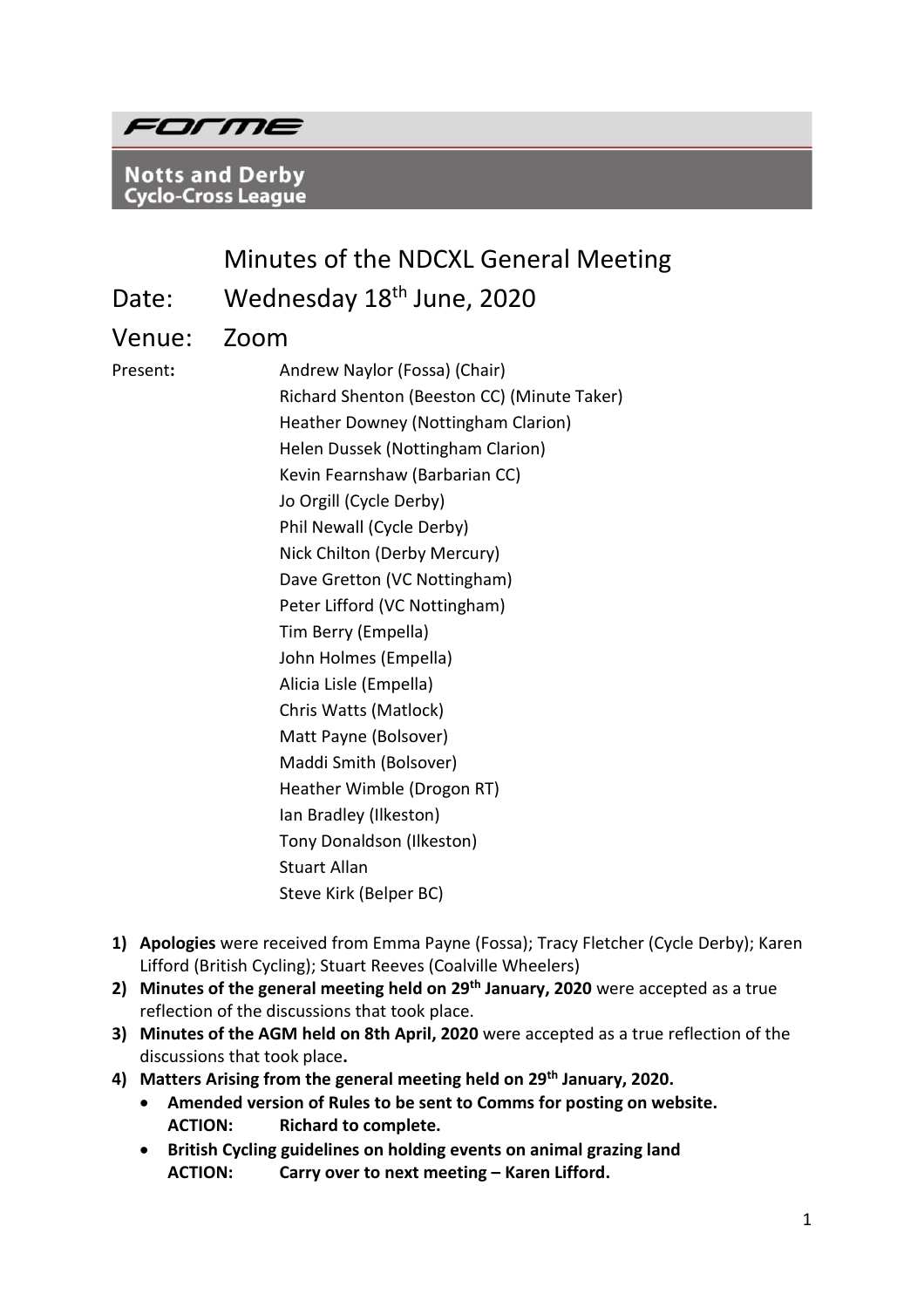- **Purchase larger warning flags –** Nick acknowledged the requirement and will order with other items once he has completed an equipment stocktake. **ACTION: Nick to conduct equipment stocktake and order items as required.**
- **Event organiser meeting and information pack –** The decision to hold an EO meeting to be deferred until COVID-19 mitigation guidelines have been published by BC.
	- **ACTION: EO meeting and creation of information to be decided on. Following details to be included in info to EOs:** 
		- o **Following unacceptable behaviour at events during the last season it was agreed that shower facilities at all future events would be closed to riders.**
		- o **Unregistered rider levy added to levy form by event management spreadsheets even if an entrant doesn't ride.**
- **Race numbers to reflect rider gridding order ACTION: Carry over to next meeting – general discussion**
- **BC guidelines for medical provision –** Richard reported that Sam Amps has confirmed that he does not wish to continue providing professional medical provision at events. He gave Richard contact details of another provider: Jay Eames, who is the director of UK Medical and Event Services. As the number of events is still to be confirmed it was agreed that Richard would continue the conversation with Jay and, at the next meeting, discuss costs involved.

**ACTION: Costs of medical provision - Richard.** 

- **All actions relating to the Presentation Evening and AGM were completed.**
- **Event calendar** distributed by Maddi.
- **Smartiming –** Heather confirmed that she has been in touch with Smartiming and they are waiting to be informed of event dates.
- **BC CX survey –** In Karen's absence, Andy explained that for various reasons the survey was not conducted.

# **Matters arising from the AGM held on 18th June 2020:**

- **Improve on event equipment logisitics** 
	- **ACTION: Carry over to next meeting – general discussion**
- **Event organiser meeting -** as above
- **Comms volunteers. ACTION: Emma to update at next meeting**
- **Auditing of accounts –** Heather D and Tony reported that Connagh Doohan conducted the required annual audit of the League's accounts. Connagh had a number of queries that Heather D was able to explain.
- **U12 gridding role to be formalised as part of the results team. ACTION: Carry over to next meeting.**
- **Streamline affiliation and gridding procedures –** see Item 7 below.
- **Consider proposal to remove clause 4.1 from the League's Rules. ACTION: Carry over to next meeting.**
- **Review affiliation and race entry fees for the 2021-22 season ACTION: To be discussed during early 2021.**
- **Confirm event calendar including regional champs –** See Item 10 below.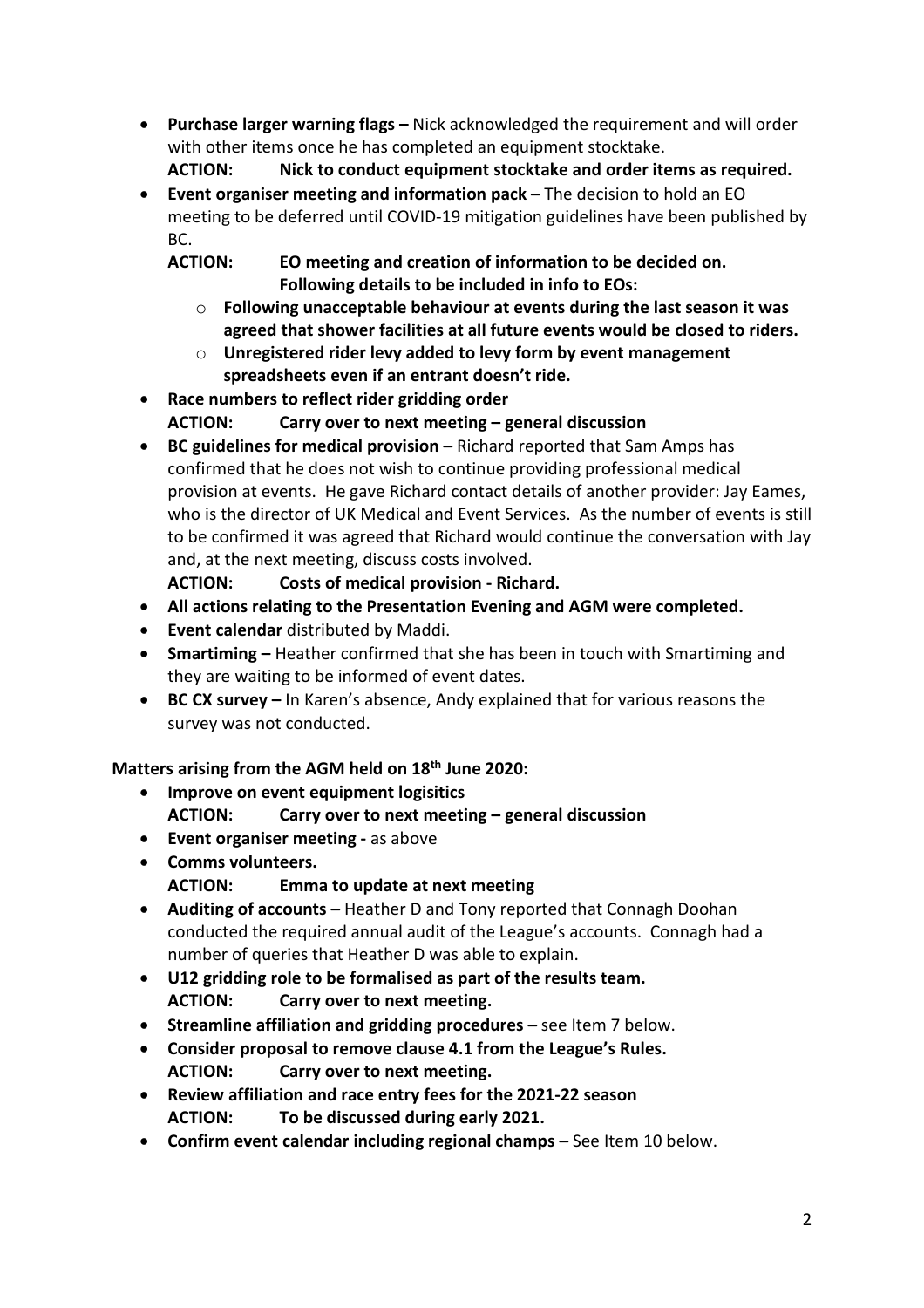- **Discuss methods of remitting prize money –** It was agreed that a cashless prize system would be a sensible precaution against COVID-19 transmission. **ACTION: Carry forward to next meeting.**
- **Move affiliated rider entry to the Sunday preceding the unaffiliated entry deadline. ACTION: Carry forward to next meeting**
- **Addition of a rule that acknowledges that Armed Forces employees and students can race in NDCXL –** As "The League shall … operate in accordance with the rules of [British Cycling]" (NDCXL Constitution - clause 4.6) it was agreed that clauses G5.8.3 and G5.8.4 of BC's General Tech Regs (to paraphrase: *Riders in the Armed Forces or in further education can represent their employees or education providers*) apply to the functioning of the League.

**ACTION: If a specific clause is required in the League's rules then this should be discussed further.** 

# **5) Team Updates**

- a) **Admin -** Richard stated that any admin related issues will be covered during the meeting.
- b) **Logistics -** Andy noted that race numbers should be ordered asap, although he was concerned that they will bear the sponsor's name and could be used during the 2021/22 season.

# **ACTION: Emma to determine Forme's intentions concerning ongoing sponsorship before purchasing race numbers.**

- c) **Officials** John reported that he has not contacted members of the commissaire team concerning the upcoming season.
- d) **Results**  Heather W was very keen to establish club affiliation deadlines.
- e) **Events -** Maddi noted that MTB and CX staff at BC returned to work from furlough at the beginning of the week.
- f) **Comms -** Steve was concerned that he is the only person able to update the website. Richard offered to assist.

## **ACTION: Steve and Richard to arrange website training**

g) **Finance -** In lieu of Item 9 on the agenda (*Access to NDCXL bank account*) Andy confirmed that he has received signed documents from Mary Gill and the process is moving forward. Later in the meeting Stuart confirmed that he would re-send a relevant document to Andy.

# **ACTION: Complete bank signatory process – Tony and Stuart**

# 6) **Impact of COVID-19 on 2020/2021 season**

The discussion began with reports from club reps concerning the current state of their events.

*12.09.2020 Shipley Country Park Ilkeston CC* Ian Bradley reported that Derbyshire County Council is prohibiting events on their parks until 31 August. In view of this and the lack of communication with the council the event is unlikely to go ahead.

*19.09.2020 Markeaton Park Cycle Derby* Jo Orgill reported that having considered the obstacles the club has decided to cancel the event. She stressed that the club is keen to support other organisers. 03.10.2020 Alfreton Park Belper CC

Steve Kirk reported that earlier today the club decided to cancel the event.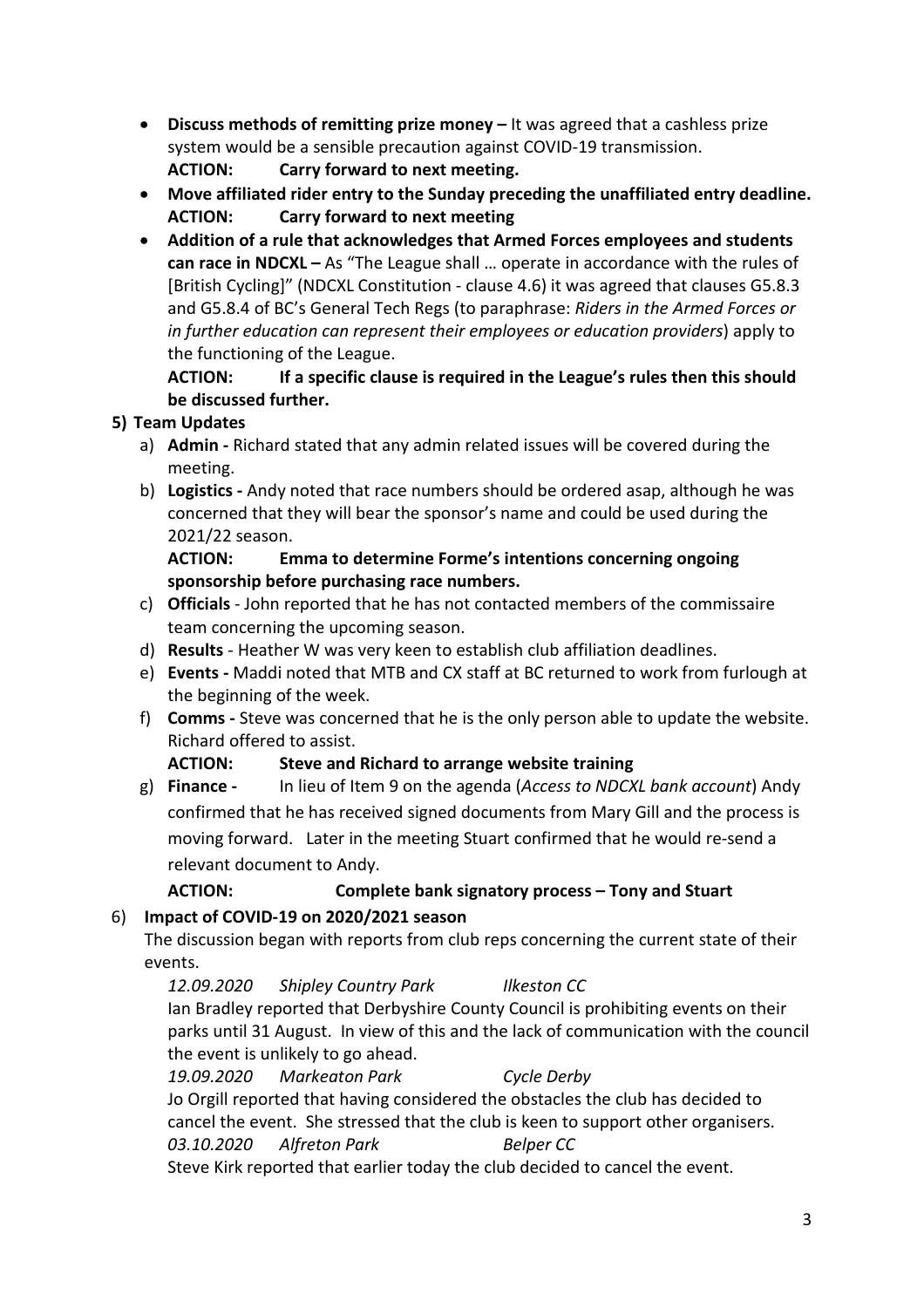#### *10.10.2020 Bingham VC Nottingham*

Dave Gretton explained that Toot Hill School is unable to make a decision about the CX event until September. In view of this the club is cancelling the event but intends to explore the possibility of putting on an event later in the year.

*17.10.2020 Chetwynd Barracks Ilkeston CC*

Ian Bradley stated that the club has had no contact with the barracks but is positive about the event occurring.

*31.10.2020 Middlehills Farm Matlock CC*

Chris Watts reported that the club has not discussed the difficulties of running the event but he was able to confirm that the landowner is happy for it to occur.

*07.11.2020 Berry Hill Ashfield RC*

Ashfield not represented at the meeting.

#### **ACTION: Richard to contact Russ Forsdick to determine status of event** *14.11.2020 Holme Pierrepont Nottingham Clarion*

Helen Dussek confirmed that the landowner is happy for the event run. The club is open to changing the date, adding that another event could be run at the venue. *28.11.2020 Markeaton Park Derby Mercury*

Nick Chilton explained that the club has not had any communication with Derby City council. He added that there is a possibility of moving the event to Moorways but there are many unanswered questions. Club is happy to run an event as long as risks of spreading COVID-19 can be mitigated to acceptable levels.

*10.12.2020 Long Eaton Empella*

Tim Berry explained that following issues that arose as a result of holding an event on grazing land the team had identified an alternative venue at Long Eaton.

However, because it is a new venue the team has decided against running the event. *02.01.2021 Sherwood Bolsover & DCC*

Matt Payne stated that the club is fully intending to run the event if they can comply with guidelines. The venue is flexible.

*16.01.2021 Broxtowe Country Park Beeston CC*

Richard Shenton explained that the club has instructed him to plan for the event in the normal way and make a decision about the viability of the event in October. He has contacted Nottingham City Council but not had a response.

*23.01.2021 Chetwynd Barracks Fossa Racing Team*

Andy Naylor noted that team is happy to promote but will be dependent on the venue and guidelines.

Andy summed up, stating that based on these reports there are seven potential events.

There followed a number of wide ranging discussions. In recording this element of the meeting I have initially focused on the substantial conversations that occurred. These fell under the headings of *Finance*, *Affiliation Process* (item 7) and *Communications*  (item 8)*.* Issues that were discussed but not concluded (mainly concerning detail) have been included as bullet points in item 10 – AoB and should be picked up at a later date.

#### *Finance*

Tony suggested that the League's financial position is strong enough to underwrite events that are in danger of making a loss. Matt stated that event organisers take a financial risk every year and went on to propose that the League could cover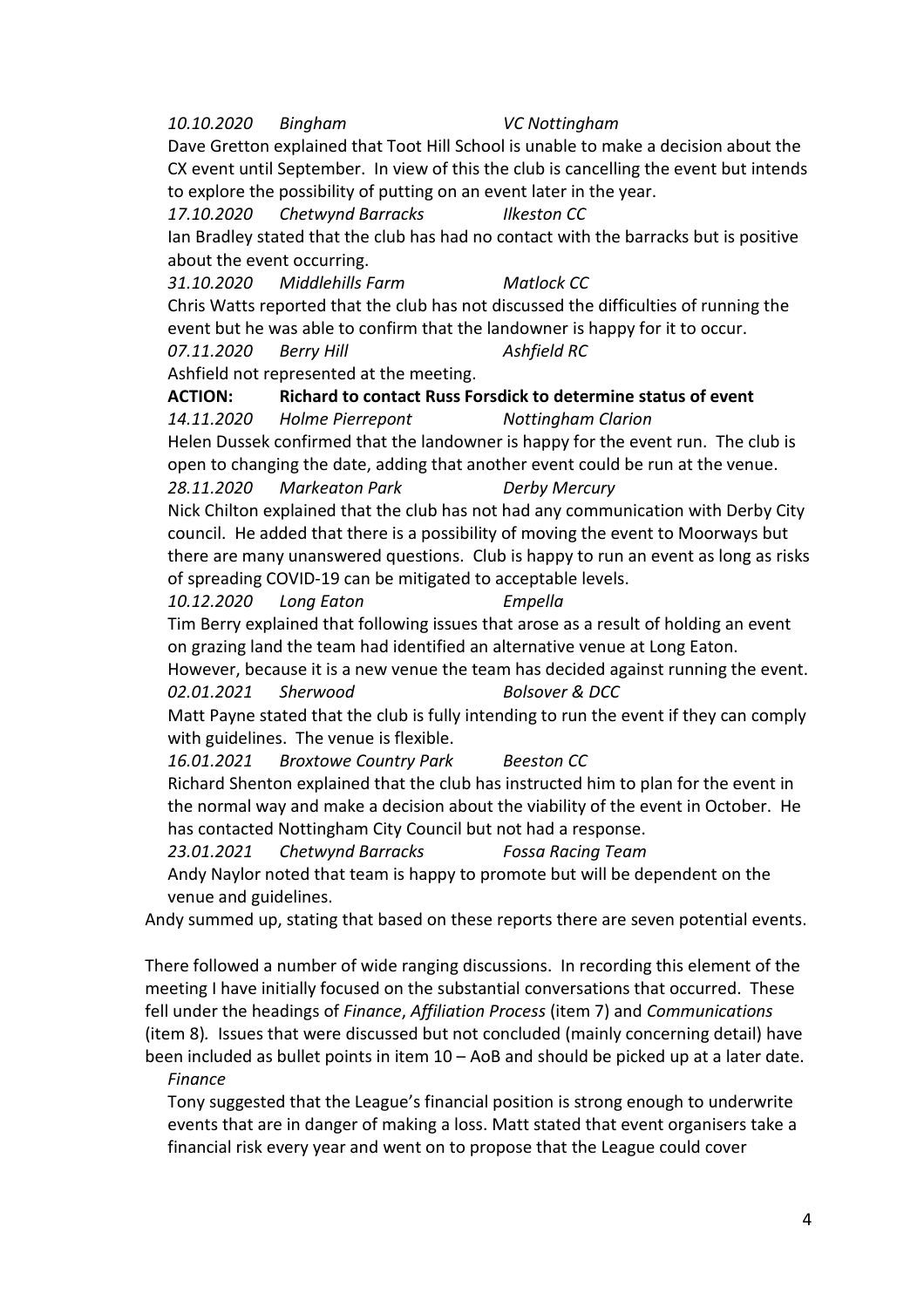additional costs that are a direct result of mitigating the risk of COVID-19 – such as extra toilets and cancellation costs.

Andy pointed out that if entrants are not 'accepted' in the BC system then they can be 'rejected' at a late stage with no financial transaction occurring.

Tim was concerned about rider numbers, which would have an impact on event income. Andy noted that BC may limit the distance travelled to events by

competitors, which could reduce the number of entrants and potentially make events unviable.

## **ACTION: Finance to be taken into account when discussing the possibility of running the NDCXL.**

**Consider if it is appropriate for the League to underwrite events and how this might be managed.** 

# **7) Affiliation process and pre-season timeline**

There was some concern about payment and potential need to refund both club and rider affiliation fees.

Club affiliation - It was clarified that the club affiliation transaction is an internal League process. A number of options were proposed:

a) Clubs express an intention to affiliate but do not make payment until it is clear if the League will run.

b) Clubs affiliate in normal way and if the League does not run affiliations would roll over to the 2021/2022 season

c) Clubs affiliate in the normal way and if the League does not run then affiliation fees would be refunded in full.

It was agreed that in view of the relatively small number of clubs that affiliate the refund option (c) would be preferable.

Rider affiliation - Peter Lifford confirmed that payments from riders can be held until a decision had been made about the League.

In answer to a question concerning when affiliations should open Heather D explained that the shortest time taken to accept and process affiliations in the past was six to seven weeks. Heather W suggested that ideally two months is required; a month for club affiliations and a month for rider affiliations. After some discussion and working backwards from the first possible event  $(17<sup>th</sup> Oct - Chetwynd)$  Heather W suggested opening club affiliations in early August.

# **8) Communications**

There was some concern about public relations, particularly in terms of the use of public spaces and an outbreak being traced back to a NDCXL event. In view of this we need to ensure that all communications are well thought through.

It was agreed that a statement outlining the League's intentions should be distributed early next week:

- a) The intention is to run a League from mid-October if possible.
- b) The club affiliation window will open on 1 August.
- c) Review League events in run up to 1 September.

d) Open rider affiliations on 1 September if a League is considered feasible. Heather D suggested notifying clubs that the affiliation window will open on 1st August in mid-July.